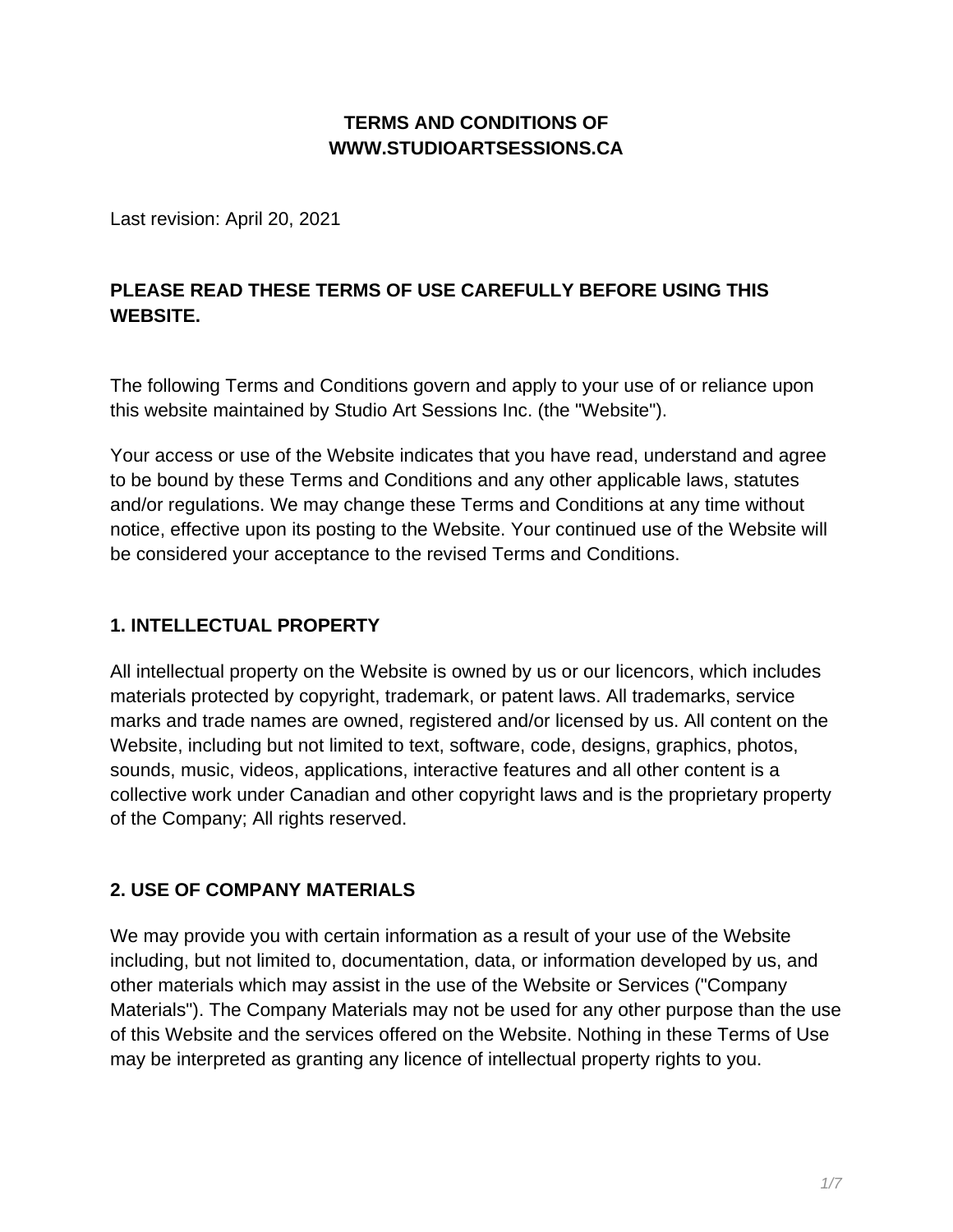### **3. ACCOUNT AND ACCOUNT USE**

If your use of the Website requires an account identifying you as a user of the Website (an "Account"):

a) you are solely responsible for your Account and the maintenance, confidentiality and security of your Account and all passwords related to your Account, and any and all activities that occur under your Account, including all activities of any persons who gain access to your Account with or without your permission;

b) you agree to immediately notify us of any unauthorized use of your Account, any service provided through your Account or any password related to your Account, or any other breach of security with respect to your Account or any service provided through it, and you agree to provide assistance to us, as requested, to stop or remedy any breach of security related to your Account, and

c) you agree to provide true, current, accurate and complete customer information as requested by us from time to time and you agree to promptly notify us of any changes to this information as required to keep such information held by us current, complete and accurate.

### **4. PAYMENT**

When you make a purchase on the Website, you agree to provide a valid instrument to make a payment. Pay attention to the details of the transaction, as your total price may include taxes, fees, and shipping costs, all of which you are responsible for.

When you provide a payment instrument to us, you confirm that you are permitted to use that payment instrument. When you make a payment, you authorize us (and our designated payment processor) to charge the full amount of the payment instrument you designate for the transaction. You also authorize us to collect and store that funding instrument, along with other related transaction information.

If you pay by credit or debit card, we may obtain a preapproval from the issuer of the card for an amount as high as the full price. If you cancel a transaction before completion, this pre-approval may result in those funds not otherwise being immediately available to you.

We may cancel any transaction if we believe the transaction violates these Terms, or if we believe in doing so may prevent financial loss.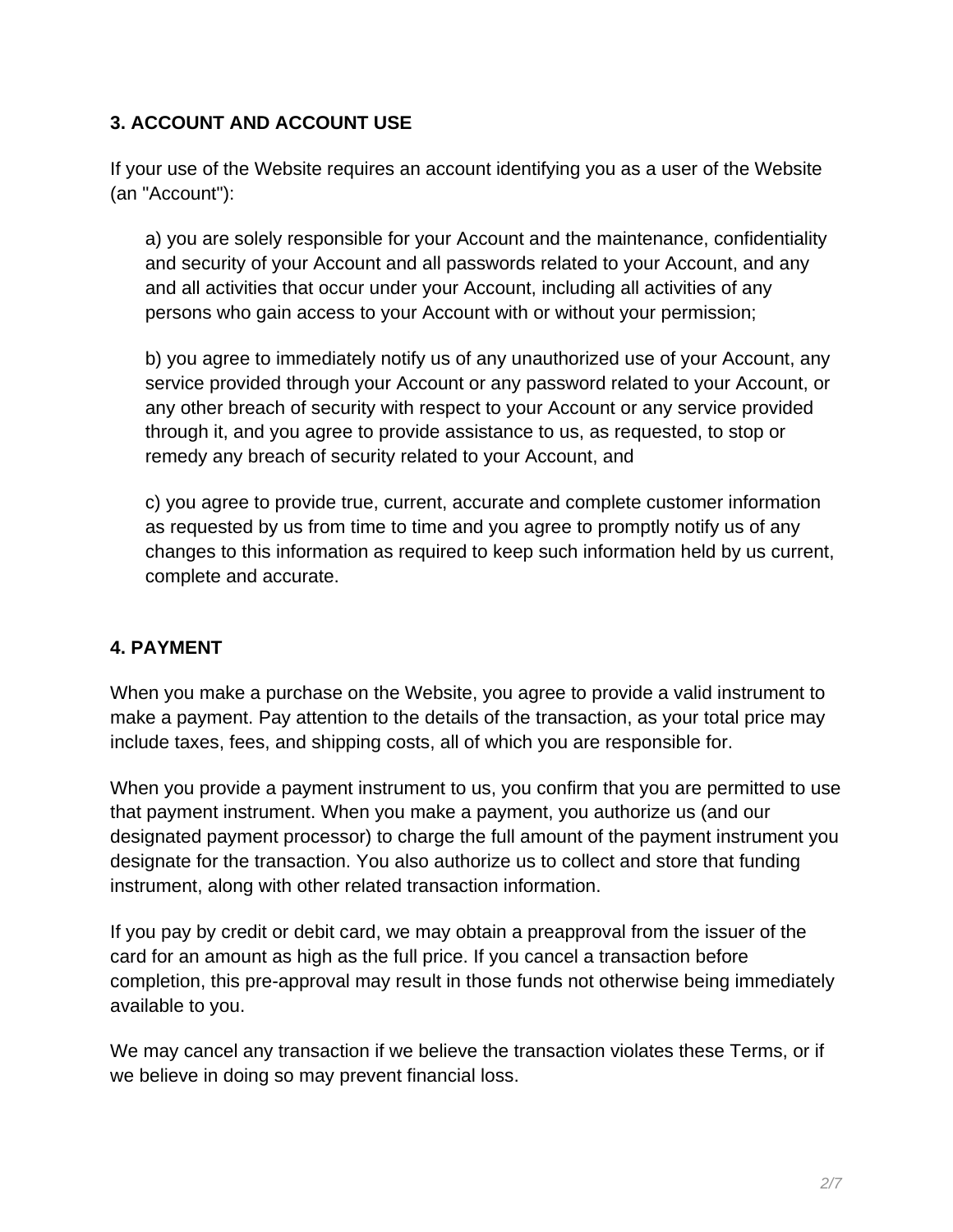In order to prevent financial loss to you or to us, we may contact your funding instrument issuer, law enforcement, or affected third parties (including other users) and share details of any payments you are associated with, if we believe doing so may prevent financial loss or a violation of law.

# **5. SALE OF GOODS AND SERVICES**

We may sell goods or services or allow third parties to sell goods or services on the Website. We undertake to be as accurate as possible with all information regarding the goods and services, including product descriptions and images. However, we do not guarantee the accuracy or reliability of any product information and you acknowledge and agree that you purchase such products at your own risk.

# **6. SHIPPING, DELIVERY AND RETURN POLICY**

You agree to ensure payment for any items you may purchase from us and you acknowledge and affirm that prices are subject to change. When purchasing a physical good, you agree to provide us with a valid email and shipping address, as well as valid billing information. We reserve the right to reject or cancel an order for any reason, including errors or omissions in the information you provide to us. If we do so after payment has been processed, we will issue a refund to you in the amount of the purchase price. We may also request additional information from you prior to confirming a sale and we reserve the right to place any additional restrictions on the sale of any of our products. For the sale of physical products, we may preauthorize your credit or debit card at the time you place the order or we may simply charge your card upon shipment. You agree to monitor your method of payment. Shipment costs and dates are subject to change from the costs and dates you are quoted due to unforeseen circumstances.

For any questions, concerns, or disputes, you agree to contact us in a timely manner at the following:

Studio Art Sessions Inc. Attn: Adrienne Figliuzzi 1109-1212 Howe Street Vancouver, BC V6Z 2M9

If you are unhappy with anything you have purchased on our Website, you may do the following:

Customers can send an email requesting a refund.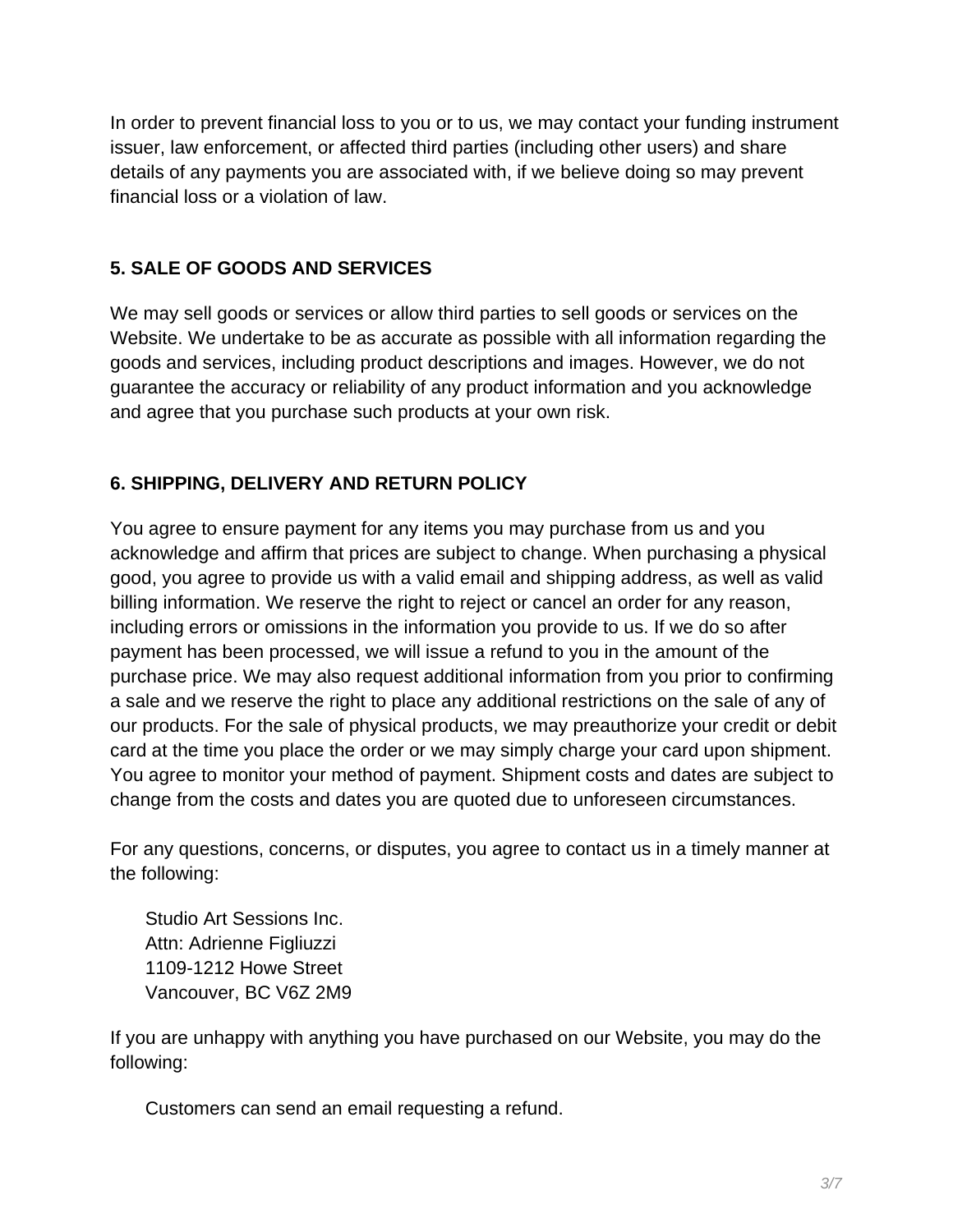#### **7. ACCEPTABLE USE**

You agree not to use the Website for any unlawful purpose, or any purpose prohibited under this clause. You agree not to use the Website in any way that could damage the Website, the services or the general business of Studio Art Sessions Inc.

You further agree not to use and/or access the Website:

a) To harass, abuse, or threaten others or otherwise violate any person's legal rights;

b) To violate any intellectual property rights of us or any third party;

c) To upload or otherwise disseminate any computer viruses or other software that may damage the property of another;

d) To perpetrate any fraud;

e) To engage in or create any unlawful gambling, sweepstakes, or pyramid scheme;

f) To publish or distribute any obscene or defamatory material;

g) To publish or distribute any material that incites violence, hate or discrimination towards any group;

h) To unlawfully gather information about others.

### **8. PROTECTION OF PRIVACY**

Through your use of the Website, you may provide us with certain information. By using the Website, you authorize us to use your information in Canada and any other country where We may operate.

When you register for an account, you provide us with a valid email address and may provide us with additional information, such as your name and/or billing information. Depending on how you use our Website, we may also receive information from external applications you use to access our Website, or we may receive information through various web technologies, such as cookies, log files, clear gifs, web beacons or others.

We use the information gathered from you to ensure your continued good experience on our website, including through email communication. We may also track certain of the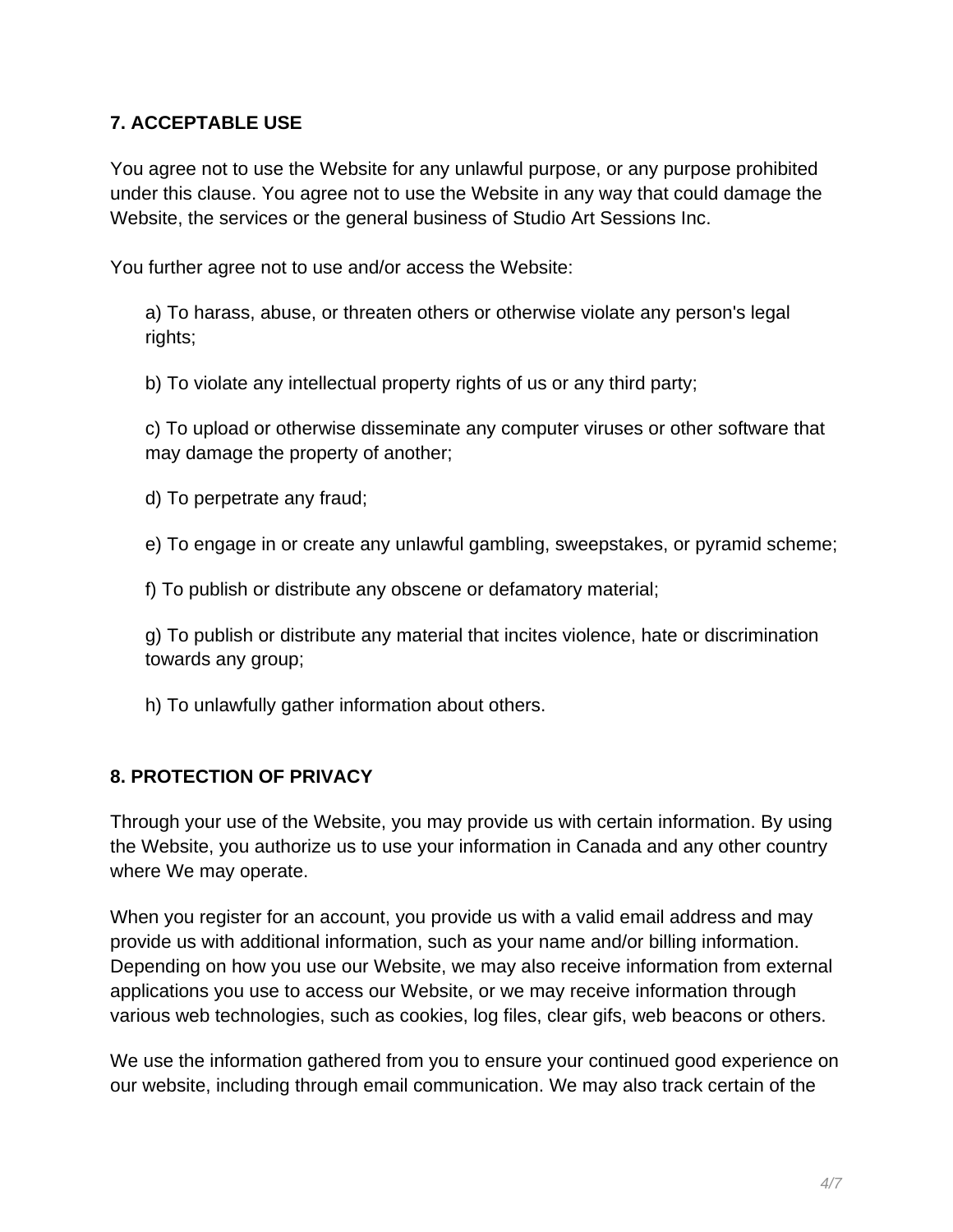passive information received to improve our marketing and analytics, and for this, we may work with third-party providers.

If you would like to disable our access to any passive information we receive from the use of various technologies, you may choose to disable cookies in your web browser. Please be aware that we will still receive information about you that you have provided, such as your email address.

If you choose to terminate your account, we will store information about you for a reasonable period of time to be determined by us in accordance with applicable federal and provincial laws. After this period, all information about you will be deleted.

# **9. REVERSE ENGINEERING & SECURITY**

You may not undertake any of the following actions:

a) Reverse engineer, or attempt to reverse engineer or disassemble any code or software from or on the Website;

b) Violate the security of the Website through any unauthorized access, circumvention of encryption or other security tools, data mining or interference to any host, user or network.

### **10. DATA LOSS**

We are not responsible for the security of your Account or Content. Your use of the Website is at your own risk.

#### **11. INDEMNIFICATION**

You defend and indemnify Studio Art Sessions Inc. and any of its affiliates and hold us harmless against any and all legal claims and demands, including reasonable attorney's fees, which may arise from or relate to your use or misuse of the Website, your breach of these Terms and Conditions, or your conduct or actions. We will select our own legal counsel and may participate in our own defense, if we wish to so.

### **12. SPAM POLICY**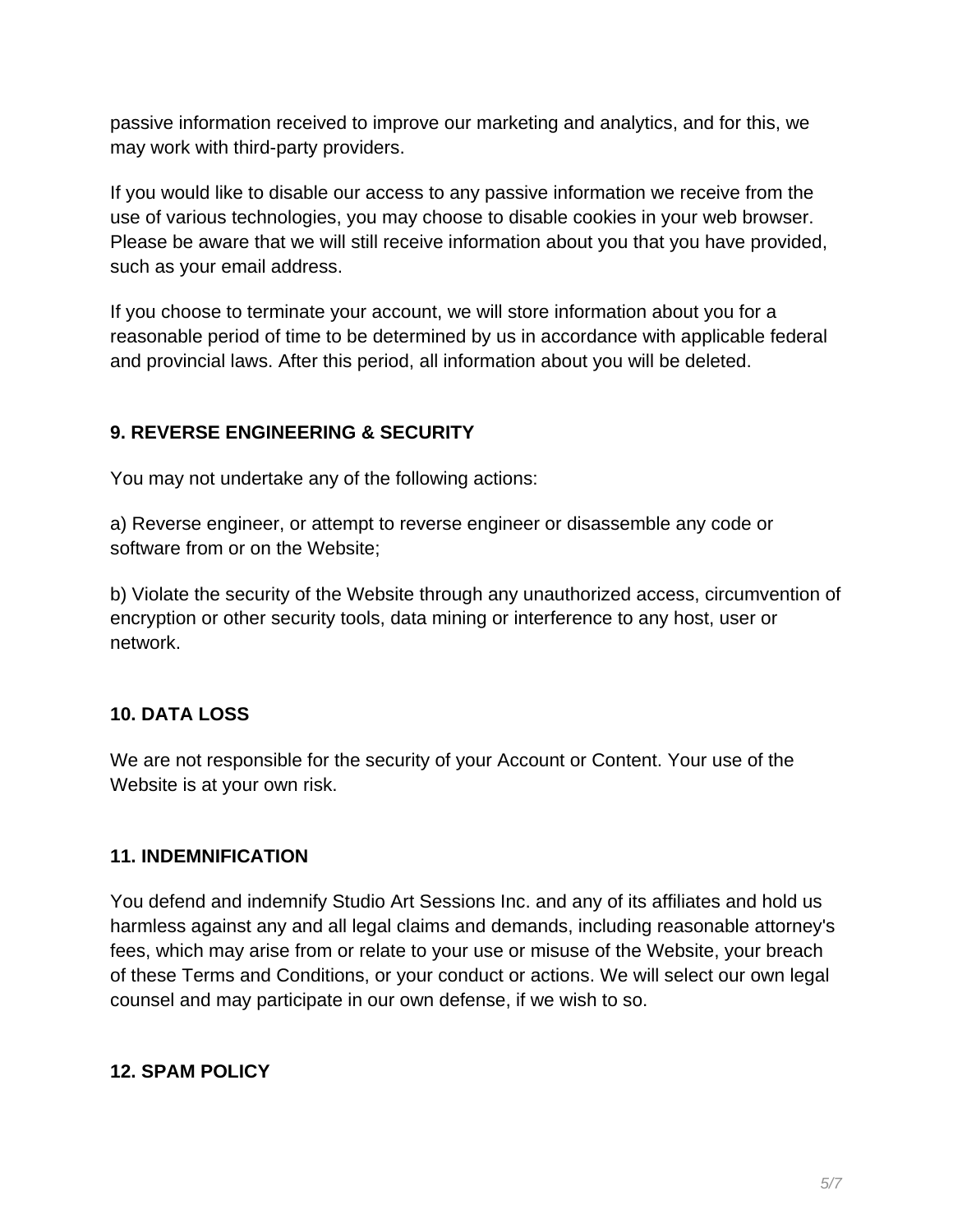You are strictly prohibited from using the Website or any of our services for illegal spam activities, including gathering email addresses and personal information from others or sending any mass commercial emails.

### **13. THIRD-PARTY LINKS & CONTENT**

We may occasionally post links to third party websites or other services. We are not responsible or liable for any loss or damage caused as a result of your use of any third party services linked to from our Website.

### **14. VARIATION**

To the extent any part or sub-part of these Terms and Conditions is held ineffective or invalid by any court of law, the prior, effective version of these Terms and Conditions be considered enforceable and valid to the fullest extent.

### **15. SERVICE INTERRUPTIONS**

We may need to interrupt your access to the Website to perform maintenance or emergency services on a scheduled or unscheduled basis. You agree that your access to the Website may be affected by unanticipated or unscheduled downtime, for any reason, but that the we will have no liability for any damage or loss caused as a result of such downtime.

#### **16. TERMINATION OF ACCOUNT**

We may, in our sole discretion, suspend, restrict or terminate your Account and your use of the Website, effective at any time, without notice to you, for any reason, including because the operation or efficiency of the Website or our or any third party's equipment or network is impaired by your use of the Website, any amount is past due from you to us, we have received a third party complaint which relates to your use or misuse of the Website, or you have been or are in breach of any term or condition of these Terms and Conditions. We will have no responsibility to notify any third party, including any thirdparty providers of services, merchandise or information, of any suspension, restriction or termination of your access to the Website.

#### **17. NO WARRANTIES**